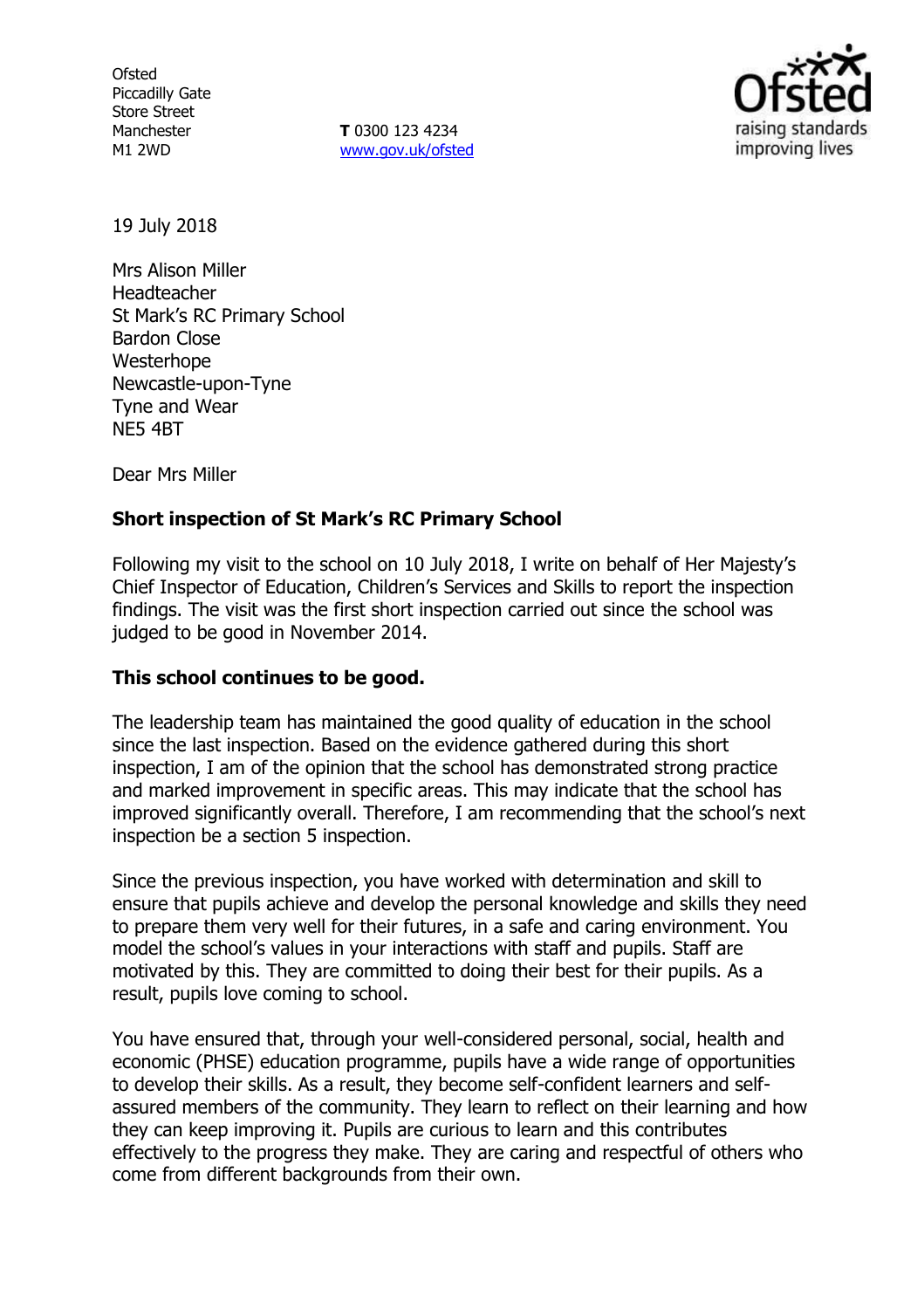

Together with the wider curriculum, the PHSE programme prepares pupils exceptionally well for their next steps in education. Pupils demonstrate increasingly high levels of achievement and extremely positive attitudes to learning.

You have set about ensuring that all pupils can capitalise on the opportunities offered to them through the curriculum. They value the wide range of extracurricular activities, which include both breakfast and after-school clubs, as well a variety of sporting opportunities.

You have put in place training that enables teachers to understand pupils' learning needs very well, and to use their good subject knowledge to plan interesting and engaging lessons. This has motivated pupils very well. As a result, pupils produce good-quality work over time, across a wide range of subjects and especially in English and mathematics.

You ensure that classroom support staff are well equipped to support pupils' learning needs. You make sure that their training needs are met. As a result, they can play a full part in lessons to carry out planned activities with individuals and small groups of pupils.

You recognise, however, that sometimes staff miss opportunities to plan challenge in learning in some foundation subjects with the same degree of precision as in English and mathematics. You have already begun working with your leadership team to strengthen this aspect of the school's curriculum and teaching.

You have worked with governors to improve the quality of outside provision for children in the early years. Adults now provide children with a wide range of stimulating activities to support their development. This has enabled staff to help children make better progress in their language and communication skills and physical development.

You have improved the quality of teaching and learning by developing the skills of middle leaders. They now play a full part in the school's monitoring and evaluation processes. You have made sure that they have well-focused opportunities for professional development. Consequently, they are able to share effective practice with colleagues. For example, your focus this year on improving the range and richness of pupils' vocabulary, alongside their skills in spelling, grammar and punctuation, has helped pupils make significantly better progress.

You have built on the previous successes in mathematics, so that pupils make very strong progress throughout key stages 1 and 2. You have already begun to explore more, new ways for pupils to apply their learning through other subjects. This is especially so in science and the work to update the curriculum, as plans are finalised for the beginning of the next academic year.

You have used the analysis and evaluation of information about pupils' progress at the end of key stages and during the year carefully. You use your evaluations to work with governors and other leaders, to identify accurately the areas that need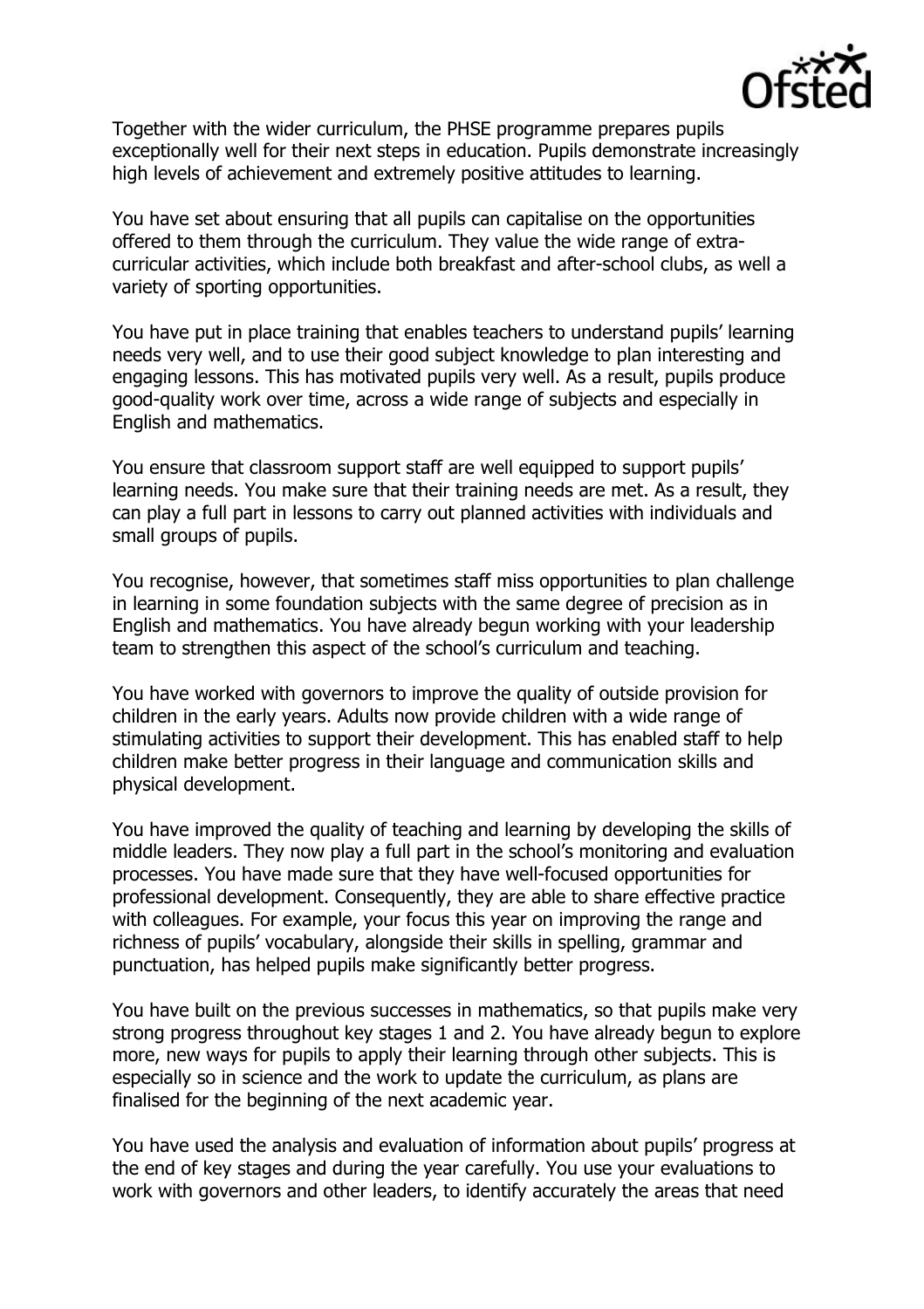

the greatest focus for further improvement. Sharp and accurate evaluation leads to well-focused priorities for further development. This enables middle leaders to tailor their work with staff to improve their practice. It also enables governors to hold leaders fully to account, challenging and supporting them in equal measure.

Your work with middle leaders is characterised by a deep desire to ensure that the curriculum and teaching continue to improve to become excellent in all respects. The current areas of focus in science and humanities for next year build effectively on the very successful work this year to develop pupils' language and mathematical skills. You have enriched pupils' vocabulary and improved their accuracy in spelling, grammar and punctuation. By doing so, you have established a high-quality basis for excellence in learning across the wider range of subjects

You have focused work with families to improve attendance significantly this year and to reduce the proportion of pupils who are persistently absent. By achieving both of these, you have secured better learning opportunities for all pupils.

#### **Safeguarding is effective.**

You have worked with pupils, staff and governors to ensure that the arrangements to safeguard pupils are fit for purpose and used effectively. You ensure that safe recruitment protocols are adhered to, thus ensuring that only suitable adults work with pupils. Pre-employment checks are made on all staff and care is taken to check the suitability of volunteers who work with staff and pupils. You make sure that records of checks are diligently kept, including for governors, on a single central register.

Staff are trained well to recognise the signs of abuse and neglect. They use their excellent knowledge of their pupils to keep a sharp eye out for any concerns that might arise. Arrangements to report any concerns are straightforward and effective. This enables you, as the designated safeguarding lead, to put in place early help where it is needed and work effectively with a range of teams and agencies to help keep pupils safe.

You also ensure that your staff support pupils effectively in two key ways. First, you enable staff to develop exceptionally strong and positive relationships with pupils. As a result, pupils trust staff, and know they can turn to them and be listened to if they have any concerns or worries. This helps keep them well emotionally. Second, you ensure that the PHSE programme supports pupils' learning about how to keep themselves safe. With additional learning provided through external providers such as the National Society for the Prevention of Cruelty to Children (NSPCC), pupils develop their understanding of the risks associated with the use of the internet and social networking sites. They know about the dangers of misuse of drugs and alcohol. Pupils learn from the earliest ages to move around the school safely, taking care of each other. The school site is safe and secure. Pupils say that they feel safe in school at all times and work together to make sure that everyone is happy.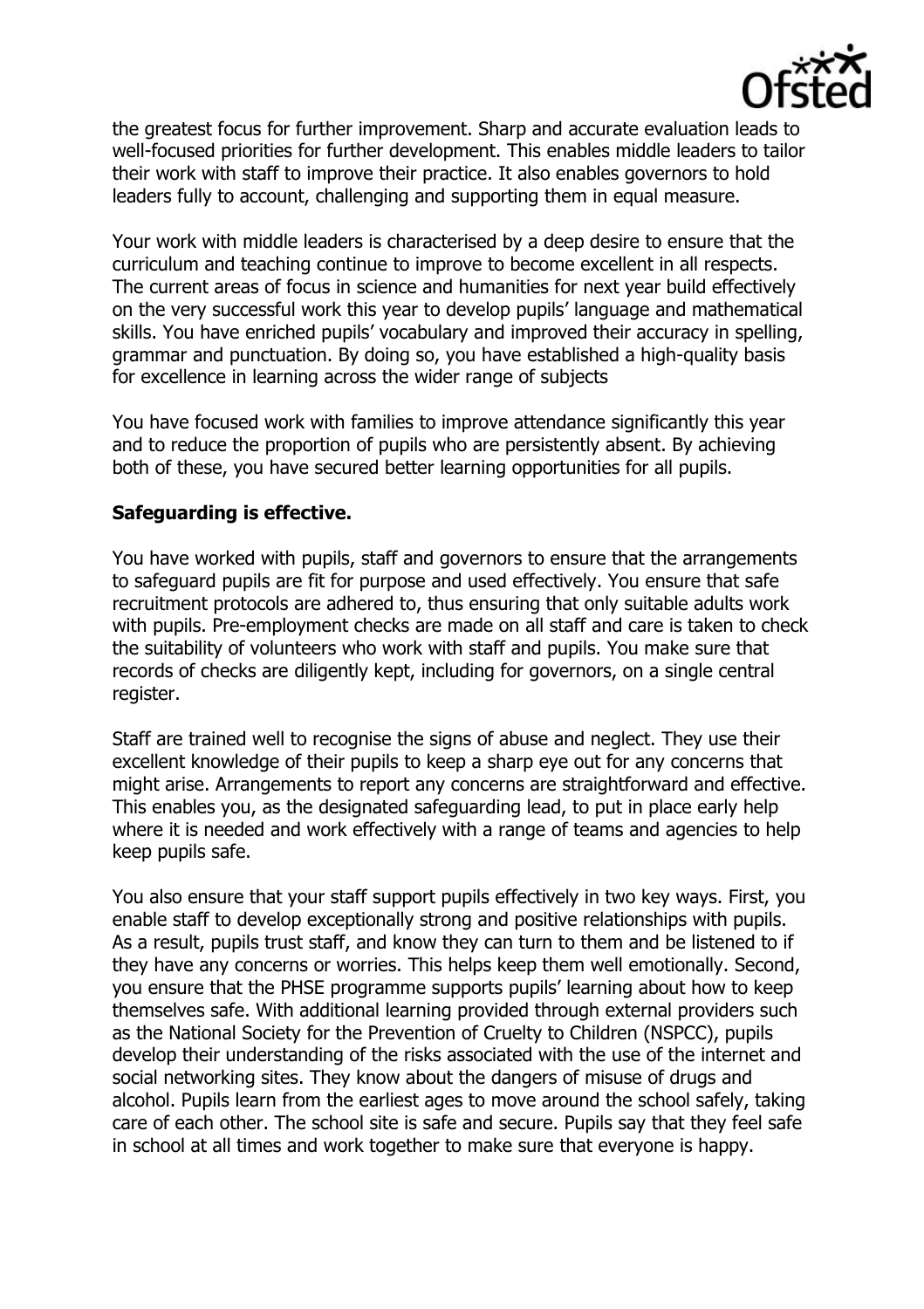

# **Inspection findings**

- $\blacksquare$  I considered, with you, how well the school is sustaining and extending the improvements in pupils' academic achievement across the school. Your development work with middle leaders is paying dividends. They play a full part in monitoring and evaluating the quality of teaching and learning. As a result, they are able to use their specialist subject training to develop the curriculum and sharpen the teaching skills of their colleagues. As a result, very high proportions of pupils make good progress, and, increasingly large proportions of pupils make very good progress in both key stages 1 and 2.
- Your work with the early years team, in developing the use of the outside learning area, has successfully enabled staff to focus on improving children's language and communication skills and their motor skills. As a result, children make very good progress from starting points, in these areas of development, that are often well below those typical for their age. Accurate assessment is helping staff target activities to develop strengths in these areas. Consequently, the school has built successfully on the strong upward trend, above the national average, of pupils who achieve a good level of development. However, you recognise that yet more can be done to develop staff skills to help pupils learn, very effectively, when they choose their own activities.
- Your highly effective work to enable pupils to make particularly strong progress in mathematics has been sustained. Skilled, well-planned teaching supports pupils' mathematical fluency very well. Pupils develop, very well, their reasoning and problem-solving skills. You recognise that there are further exciting opportunities to extend the use of such skills, as you introduce your renewed curriculum, for example in science in the next school year.
- You have worked to great effect with staff on improving the quality of pupils' writing during the course of this year. In the early years, staff pay good attention to providing opportunities to children to engage in early mark making and writing. This is supplemented by very effective phonics teaching, which prepares pupils well to develop their reading and writing skills, as they move through key stages 1 and 2.
- The whole-school focus on developing accurate use of grammar and spelling is complemented by your success in broadening and enriching pupils' vocabulary. As a result, achievement in reading and writing in key stages 1 and 2 is improving rapidly. Boys' achievement continues to improve. Disadvantaged pupils achieve well. However, you recognise that the difference between their achievement and that of others in the school has diminished but has not yet fully closed.
- **Pupils make good progress overall in their wider subjects. Some work is of a very** high quality. You know, however, that it is not yet consistently of the same high standard that is being achieved in English and mathematics. You have targeted further improvement across the range of subjects by using the clear strengths evidenced in English and mathematics. You recognise that sometimes the challenge for learning is not sufficient to enable as high a proportion of pupils to achieve a higher standard across the broader range of subjects. You are dealing